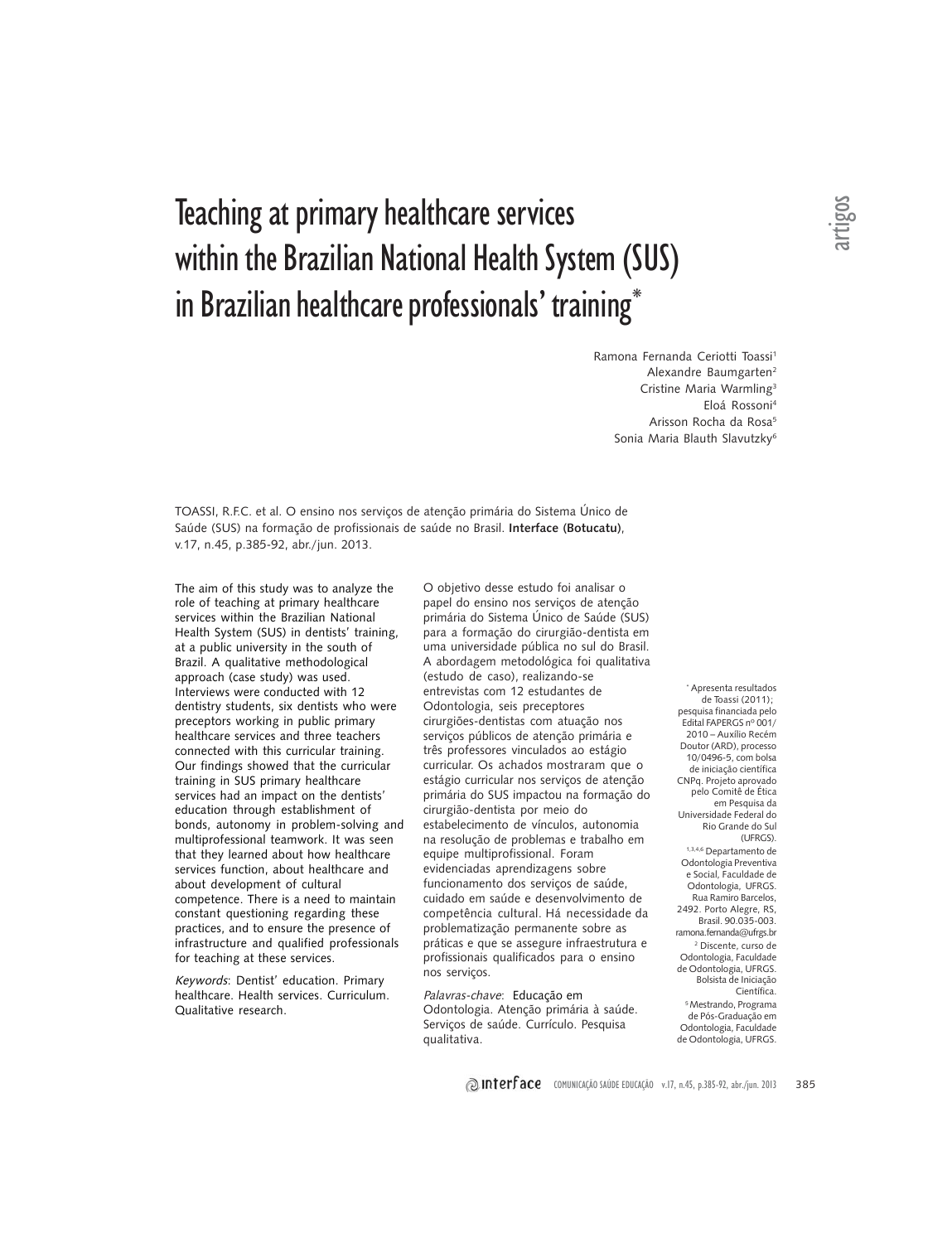# **Introduction**

Dental teaching was established in Brazil in the XIX century, and since its initial phase it was characterized by autonomy in relation to the medical teaching. Another aspect was that the curricula design emphasized dental techniques, but was limited concerning the development of knowledge on social aspects of health and oral diseases. This was a worldwide hegemonic trend at the time. These events greatly shaped the contemporary dental education, as well as the practice developed by the providers (Warmling, Marzola, Botazzo, 2012).

During the first decade of the XXI century, however, the curricula of dental undergraduate courses in Brazil are being reformulated to redirect the process of dental education (Toassi et al., 2012). The national curriculum guidelines (Brasil, 2002), adopted since 2002 by dental courses in the country, evidence transformations in dental practice stemming from various directions. These are events that have been manifesting worldwide since at least the 1980s and originated from the social, economic, and political fields, but mainly from the striking changes that occurred in the oral diseases demography and epidemiology.

Some assumptions stand out in the shaping of the new education standards for Brazilian dentists. The rate of dental caries has decreased due to the exposure to the preventive effects of fluorides; there have been marking changes in the self-employment working standards of dental providers in the country; and there is a high number of dentists available on the market. On the other hand, there is a significant contingent of vulnerable population groups whose access to dental services is still difficult (Moysés, 2004; Kress Junior, 1995).

The challenge for higher dental education institutions in Brazil has been, therefore, to adapt their curricula to the demands of the new professional paradigms. Amongst other aspects, the curricula must develop a professional profile with skills and competencies aimed at the work within the public health system, which currently is a potential employer for dentists (Morita, Haddad, Araújo, 2010). The expansion of the public dental services is gradually enhancing the insertion of dentistry within SUS (Pucca Junior, Lucena, Cawahisa, 2010). In Brazil, as well as in other countries, health care services have been prioritized in the curricula of dental courses as venues for education (Davidson et al., 2011; Hood, 2009; Holbrook et al., 2008; Elkind, 2002).The service-learning is a structured learning experience that combines community service with preparation and reflection (Yoder, 2006) and has become an axis for the change process in the professional education.

A nationwide study on the assessment of curricular reform experiences was conducted by the Brazilian Association of Dental Teaching from 2005 to 2006. Workshops were developed in 18 Brazilian dental schools in order to check for curricular changes. Amongst other results, the analysis of the workshops showed a persistent resistance regarding traditional conceptions on how the professional practice model should be (Zilbovicius et al., 2011). Focal studies must be conducted in order to understand how the pedagogical, technical, and political variables are involved in the changes undertaken by the schools.

The School of Dentistry of the Federal University of Rio Grande do Sul is a traditional Brazilian dental teaching public institution, being the third one created in the country. The school is over 120 years old, standing out in the national scenario due to the curricular changes that have taken place since 2005. One of the striking features which directed the reorganization of its curriculum was the enhancement of the integration of the academic activities with the world of work at the Brazilian National Health System (SUS). This experience needs to be studied in depth.

Such concerns guided this study, aimed to analyze the role played by the service-learning in Unified Health System (SUS) primary health care as a means for the education of dentists in a public university in the south of Brazil.

## **Methodology**

The case study under a qualitative analysis perspective (Yin, 2010) was the method used in this research. The methodological choice for the qualitative approach was justified taking into consideration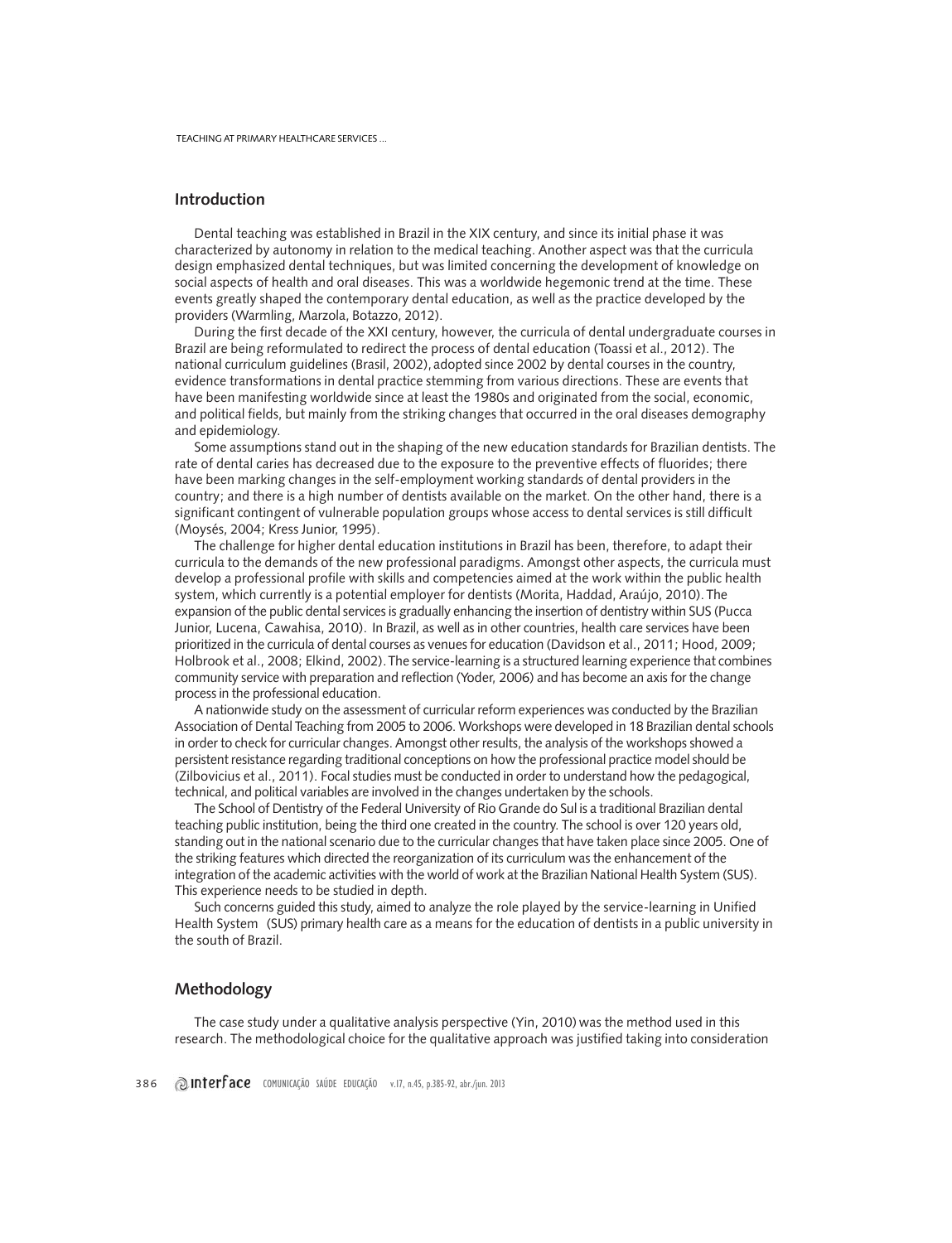that its design allows the use of multiple information sources (Minayo, 2007),aiming to 'create a chain of relevant evidences' on the role of the service-learning program for the education of dental students, its pedagogical dynamics, and its relationship with the health care system.

Since 2005, the Federal University of Rio Grande do Sul/Brazil has progressively implemented, during the senior year (9<sup>th</sup> and 10<sup>th</sup> semester), a service-learning program within the practice facilities of SUS. The total workload of the program consists of 930 hours and is regulated by specific federal legislation (Brasil, 2008).

The focus of this research is the service-learning program that takes place during the  $9<sup>th</sup>$  semester of the course, in a total of 465 hours per semester, being developed in Primary Health Care Units. These units are responsible, under the scope of SUS, for providing primary health care in the municipality of Porto Alegre, Brazil. Each facility chosen to offer the service-learning program receives up to two dental students. The preceptor, who is responsible for the follow up and guidance of the students, is also the dentist who works in the health care service. The proposal of the service-learning program is based on the Problem-Based Learning (PBL) pedagogical method (Polyzois, Claffey, Mattheos, 2010).

Data for this study was produced by semi-structured interviews. The participants were undergraduate dental students, preceptors who were dentists of SUS, and teachers. All participants signed an informed consent form. The interviews were conducted individually by a single interviewer who followed a pretested script. Guiding questions: education level at the moment of knowing about service-learning/ feedback from others about service-learning; coming to the service/expectations regarding servicelearning; to feel prepared to work in primary care; relationship between the health team and the undergraduate dental student; positive changes of the service-learning to the service itself; servicelearning program and health care; activities carried out in the health service; role of the preceptor, feelings regarding service-learning program/gains with service-learning in the primary care service; impacts of service-learning on the education of dentists; relationship between the service-learning program, the curriculum, and the University. The interviews were recorded by audio equipment and fully transcribed. All transcriptions were returned to the interviewees, who read them to check if they agreed with the presented ideas; if considered necessary, they could add complementary information to the reports.

The subjects of this research were selected intentionally, taking into consideration the proposed objective. The students should have concluded the service-learning program in primary care. The criterion for the selection of preceptors and teachers was that they should be working with service-learning programs for at least one year. Saturation was the selected sampling method (Strauss, Corbin, 2008). A total of 21 people were interviewed: 12 senior dental students, six preceptors who were dentists of SUS, and three teachers from the School of Dentistry who were linked to the service-learning program.

The content analysis method (Bardin, 2011) was used to interpret the produced data. The study was approved by the Ethics in Research Committee of the University.

## **Results and discussion**

Based on the interpretation of the categories, four major thematic blocks were structured with the objective of organizing the discussion and theorization.

#### **Service-learning programs and social representations**

The beginning of the service-learning period in the primary health care made undergraduate dental students feel apprehensive. Their perceptions regarding the working conditions they would face were marked by the idea of an existing precarious situation in public services.

"I used to hear sort of that idea we all had about the service-learning. That public health centers weren´t any good, that they were far, didn´t have the necessary materials, that no artigos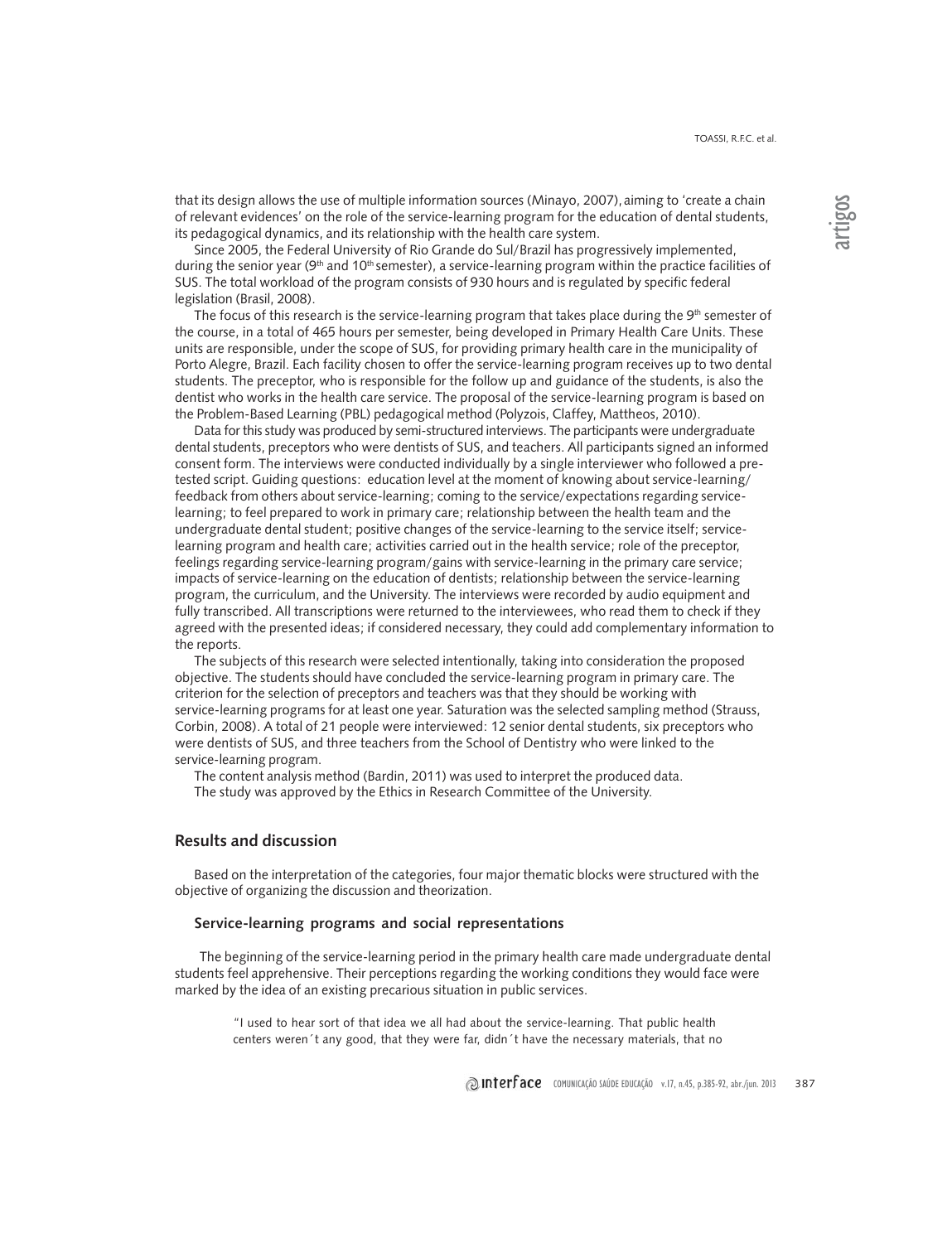one liked them, that it was a nuisance to everyone, that no one wanted to have to experience this" […]. (Student 3)

This impression was also perceived by preceptors and teachers of the service-learning. "The students arrive highly technically prepared, but all sharing the common idea that everything is horrible there […]". (Teacher 1)

Contradicting all negative expectations before the beginning of the service-learning experiences, the arrival at the services was marked, in general, by surprise when facing the reality they encountered. The students were positively surprised by the physical structure and the work developed in primary care. "[…] I was really surprised, it wasn´t what I expected to find, I had an idea from what I had seen on TV, that there were long lines and lots of people in waiting rooms". (Student 12)

In another Brazilian study on dental service-learning programs, it was also observed that one of the big surprises of the students was to find, contrary to what they expected, an organized public service that works, serves the population, and has dental supplies and equipments of quality (Santa-Rosa, Vargas, Ferreira, 2007).

The social representations theory supported the analysis of the data found. Authors define the social representations as a pragmatic thinking that results from experience, beliefs, and information exchange in the daily lives of human beings. They take form as 'common sense theories', indicating how one is interpreting and interacting with the social reality (Jodelet, 2001; Spink, 1993). The reports of the students on their expectations regarding the service-learning program expose the social representations of the population concerning SUS. In a study on the perceptions of the workers of SUS, it was concluded that the creation/transformation of the social representations regarding the system is still taking place, however not in a naturalized fashion, but through multiple tensions (Oliveira et al., 2008).

The conflicts produced by the program´s experiences are related to the course´s current technical, pedagogical, and political process, as well as to the health system itself. Students who had been involved in activities in SUS prior to curricular service learning displayed more skills in dealing with the reality of the services. "It was of no surprise when I first arrived at the service-learning program. My first contact was with PET-Saúde, when I was (more or less) in my fifth semester […]" (Student 2). The Education through Work in Health Program (PET-Saúde) is promoted by the Health Ministry as a national strategy to qualify health professionals, seeking to create tutorial apprenticeship teams in strategic fields for the Brazilian National Health System (SUS), this way integrating education, service, and community (Brasil, 2010).

#### **Competencies for health care**

The students´ initial expectation towards 'what to do' in the program was related to the gains in professional technical autonomy and the dental practice focused on the treatment of the users´ oral diseases.

"[…] as I arrived I expected a service-learning program where I would work a lot, lots of clinical work…That´s what I wanted. I wanted to catch up with the speed of the work, that was my main objective, that´s what I expected to happen". (Student 7)

This expectation was also perceived by the preceptors and the teachers who were doing the following them up along the program.

> "[…] their concern in the beginning is to see the structure of the clinic, to see what it´s like, to see if they will be able to do the dental care there, the time for the treatment, I believe all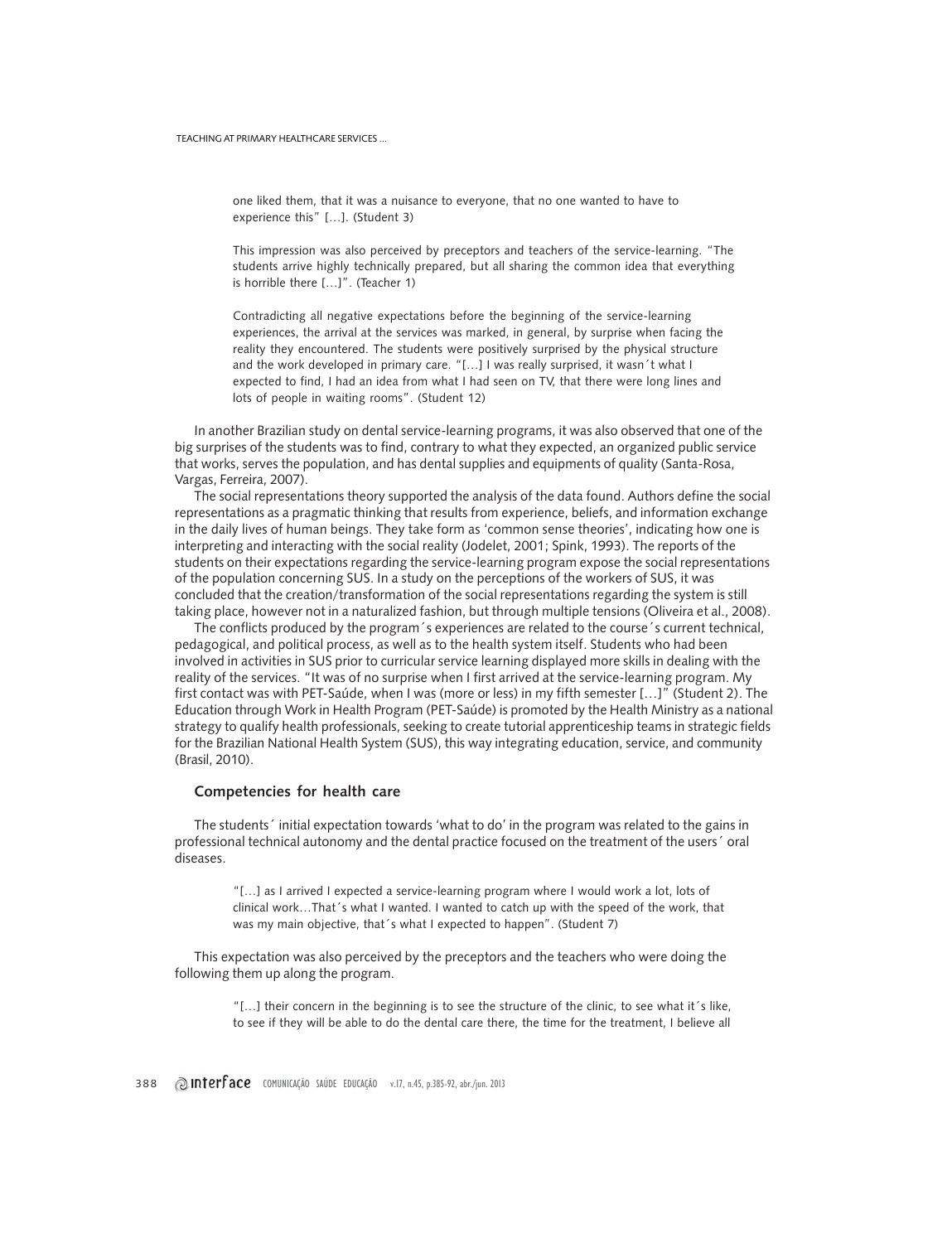of this causes much concern, […] I see that when they arrive their biggest expectation is to practice". (Preceptor 6)

The reduction of the individual to the treatment of teeth guides the social history of dentistry, the identity of the dentist, and the working process centered on the dental office. This is still the prevailing model in dental education and in people´s minds (Emmerich, Castiel, 2009).

The widening of the concept of oral health and disease has brought along the necessity of understanding the user's needs in depth.

The preceptors´ reports showed that students had difficulty in understanding the users and the determination of oral health and disease not only as a set of signs and symptoms restricted to the mouth.

> "[…] when they (the students) arrive here, the first thing they want to do is to show that they know, but they try to speak in a very technical language to the patients, they speak in a language that the patients don´t understand, they try to blame the patients for things, they arrive saying: 'you don´t brush because you don´t want to, you have toothpaste, you have water'…". (Preceptor 1)

Dental education cannot pertain only to the efficient search for evidences for the diagnosis, treatment, prognosis, etiology, and prophylaxis of diseases and the health hazards. It should, just as well, allow the development of cultural competency and sensitivity towards the health needs of people in the production of care.

### **The development of bond with the community**

While practicing in primary health care, interacting with the team and the community, and recognizing themselves as workers of the health system, the students´ initial perceptions were changing. The bond established among the students and the population deconstructed ideas that were presented in the beginning of this experience.

"[...] I believe that the simple fact of working and being there adds a new vision in every sense, coexisting with people, with other professionals outside from the university, the reality chock, caused by both the people and the work that is developed there and by all of this confrontation". (Student 7)

The bond is an instrument that promotes bonding commitments and co-responsibility amongst the professionals and the community (Pinheiro, Oliveira, 2011). This goes beyond the establishment of a simple contact with the population of a specific territory and a registration form. It demands closeness and commitment of the professional to the user´s genuine needs.

"[...] you see a woman in early pregnancy and later you watch the baby grow and you follow up him, I feel it is much more gratifying. You can observe this relationship, get to know the families, visit their homes, I find this delightful, it´s a way of working that provides more positive feedback". (Student 12)

#### **The humanization of dental health care**

Learning about the act of care was emphasized by the students when they referred to their participation in group activities and in a multiprofessional teamwork, and in a special way with community embracing.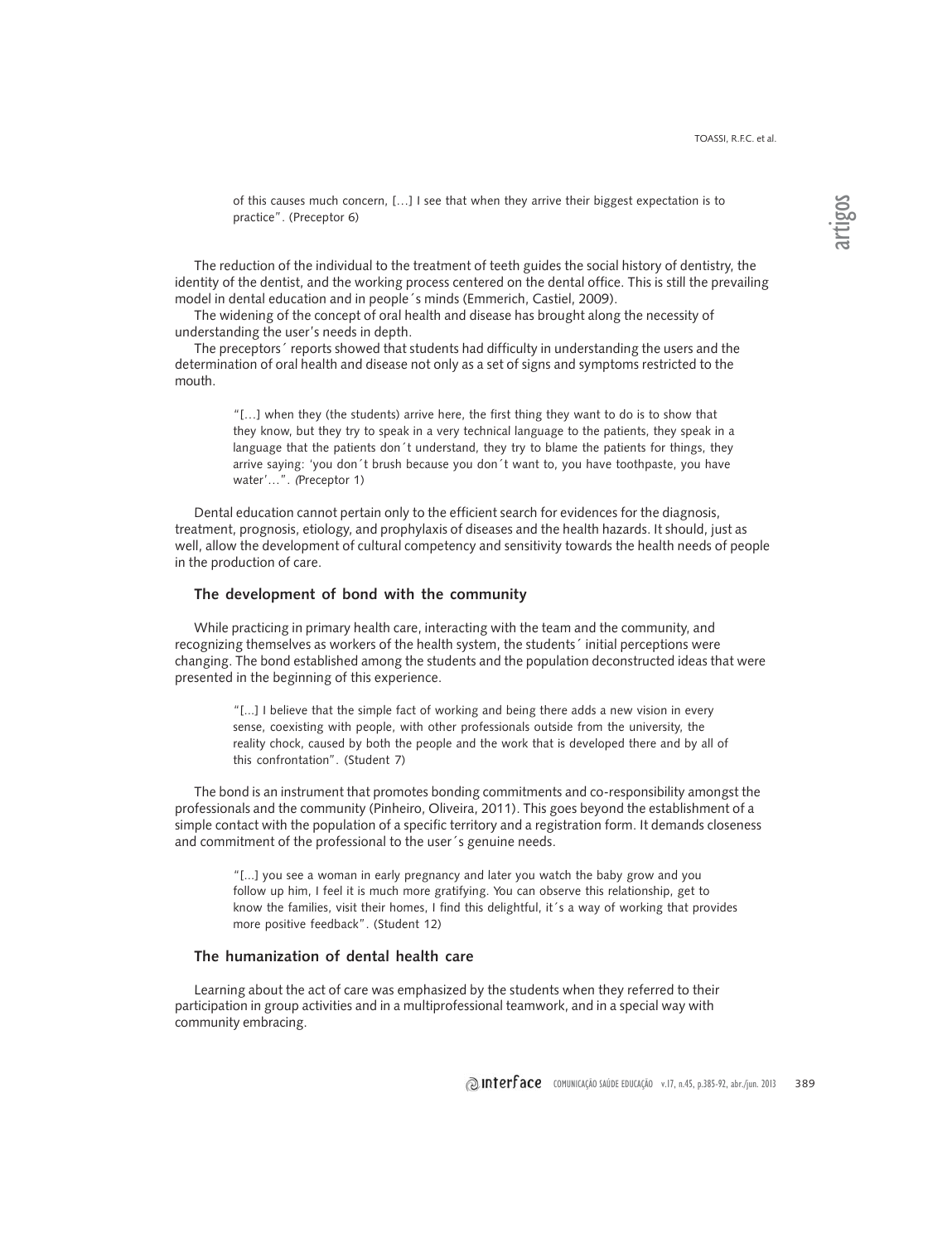TEACHING AT PRIMARY HEALTHCARE SERVICES ...

Service-learning produces the necessary subjectivity for the culture of care. The relational field is prioritized in this manner of working. Fostering the encounter with the users is encouraged (Franco, Merhy, 2011).

"In the university, we spend a whole semester without understanding why a patient doesn´t collaborate, when we say something it seems as if he has understood, and when he returns it's all back to the same. The treatment does not progress because we don't know much about life". (Student 12)

Care is built through permanent reflection upon the relationship between the social meaning of diseases and the available technologies and services to overcome them (Ayres, 2004). This perception regarding care is neither immediate nor easy for the students.

It´s a difficult and complex process for the students as well as for the preceptors and teachers. It means to break through the structured ways of working and find the world as it is, that is, with its setbacks e potentialities in the uniqueness in which they come to being.

# **Final considerations**

Experiences of dental education in health services outside teaching institutions have been described in the literature (Eriksen et al., 2011; Piskorowski et al., 2011).The findings of this study have shown that service-learning in primary care services of SUS has impacted on the education of dentists, enhancing their competency in understanding and intervening with the reality faced by them. Learning about the way that health services work, the multiprofessional teamwork, and the development of competencies for autonomy in problem solving were evidenced.

The study demonstrated that service-learning represents a strategic pedagogical venue for education in health. However, the need for permanent questioning about the practices and the ensuring of qualified infrastructure and professionals for in health services was also noticed.

One of the major issues that the study found, concerning the impacts on dental education while experiencing community health services, was the establishment of bonds, autonomy in problem solving and multiprofessional teamwork. Learning how the health services work, about health care, and the development of cultural competence was evidenced.

The professional education accomplished by means of the experiences with communities in health services, such as the experience studied, should not be perceived as an 'additional' asset to the curricula, but much more as an integrating component of the contemporary dental curriculum. The students´ opinions and perceptions must be taken into consideration in order to make this experience a successful one.

#### **Collaborators**

Ramona Fernanda Ceriotti Toassi led the research, taking responsibility for data collection and wrote all parts of the article. Alexandre Baumgarten held transcribing the interviews, collaborated in the interpretation of the categories and wrote the results/ discussion sections. Eloá Rossoni and Arisson Rocha da Rosa collaborated on the interpretation of categories and wrote the results/discussion sections. Cristine Maria Warmling and Sonia Blauth Slavutzky were responsible for the revision of the text and participated in the elaboration of the article.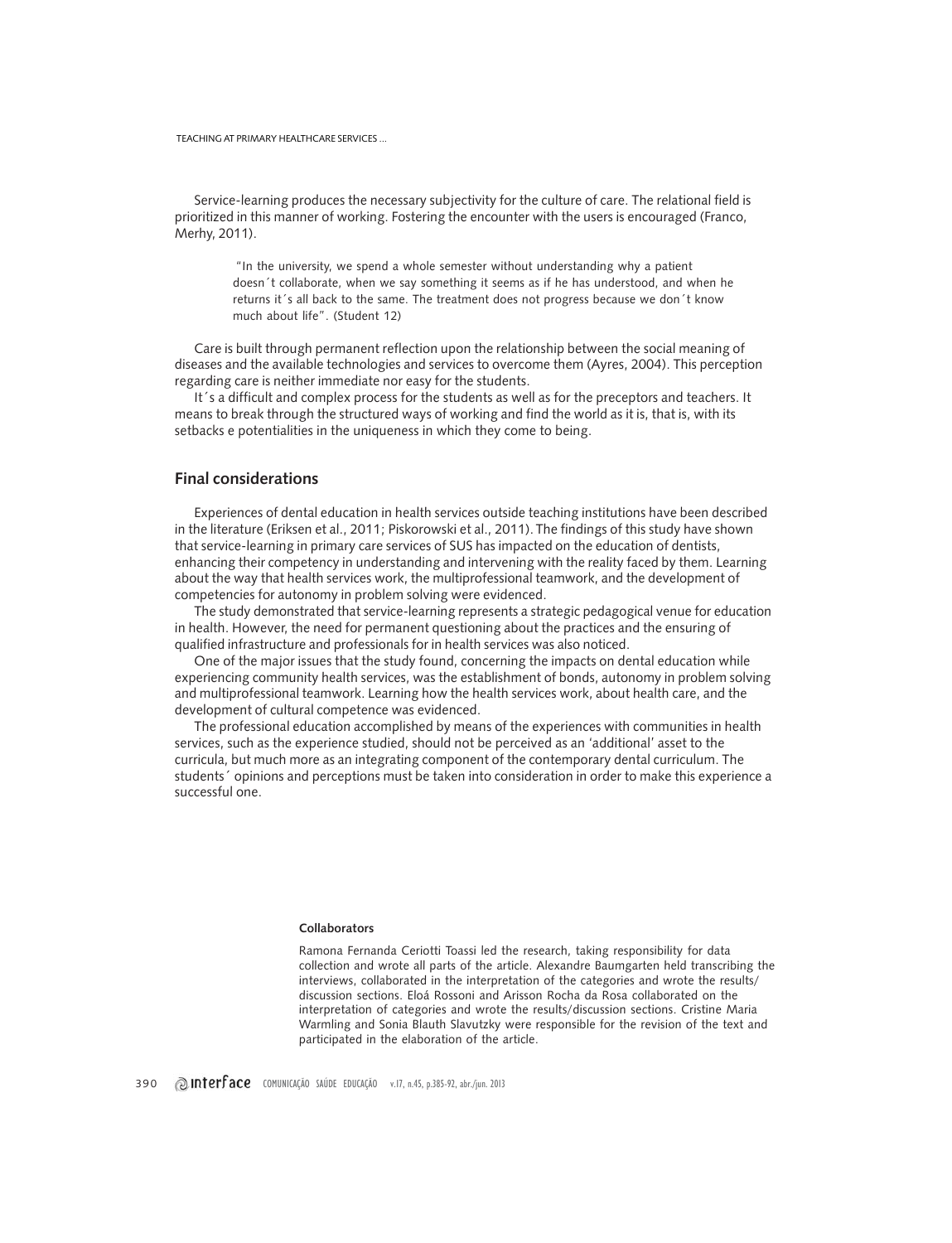#### **References**

AYRES, J.R.C.M. O cuidado, os modos de ser (do humano) e as práticas de saúde. **Saude Soc.**, v.13, n.3, p.16-29, 2004.

BARDIN, L. **Análise de conteúdo**. 70.ed. São Paulo: Almedina, 2011.

BRASIL. Portaria Interministerial nº 421, de 3 de março de 2010. Institui o Programa de Educação pelo Trabalho para a Saúde (PET Saúde) e dá outras providências. **Diário Oficial da União**, Brasília, DF, 5 mar. 2010. Seção 1, p. 52.

\_\_\_\_\_\_. Ministério do Trabalho e Emprego. **Cartilha esclarecedora sobre a lei do estágio:** lei nº 11.788/2008. Dispõe sobre o estágio de estudantes. Brasília: MTE, SPPE, DPJ, CGPI, 2008.

\_\_\_\_\_\_. Conselho Nacional de Educação. Câmara de Educação Superior. Resolução CNE/CES 3/2002, de 19 de fevereiro de 2002. Institui as Diretrizes Curriculares Nacionais do Curso de Graduação em Odontologia. **Diário Oficial da União**, Brasília, DF, 4 mar. 2002. Seção 1, p.10.

DAVIDSON, P.L. et al. Reforming dental workforce education and practice in the USA. **Eur. J. Dent. Educ.**, v.15, n.2, p.73-9, 2011.

ELKIND, A. Outreach teaching: is this the future for dental education? **Br. Dent. J.**, v.193, n.2, p.111-2, 2002.

EMMERICH, A.; CASTIEL, L. D. Jesus tem dentes metal-free no país de banguelas?: odontologia dos desejos e das vaidades. **Hist. Cienc. Saude-Manguinhos**, v.16, n.1, p.95-107, 2009.

ERIKSEN, H.M. et al. Evaluation of a dental outreach teaching programme. **Eur. J. Dent. Educ.**, v.15, n.1, p.3-7, 2011.

FRANCO, T.B.; MERHY, E.E. El reconocimiento de la producción subjetiva del cuidado. **Salud Colect.**, v.7, n.1, p.9-20, 2011.

HOLBROOK, W.P. et al. Balancing the role of the dental school in teaching, research and patient care; including care for underserved areas. **Eur. J. Dent. Educ.**, v.12, n.1, p.161-6, 2008.

HOOD, J.G. Service-learning in dental education: meeting needs and challenges. **J. Dent. Educ.**, v.73, n.4, p.454-63, 2009.

JODELET, D. **As representações sociais**. Rio de Janeiro: UERJ, 2001.

KRESS JUNIOR, G.C. Dental education in transition. In: COHEN, L.K.; GIFT, H.C. (Orgs.). **Disease prevention and oral health promotion social-dental sciences in action**. Copenhagen: Munsksgaard, 1995. p.387-425.

MINAYO, M.C.S. **O desafio do conhecimento**: pesquisa qualitativa em saúde. 10.ed. São Paulo: Hucitec, 2007.

MORITA, M.C.; HADDAD, A.E.; ARAÚJO, M.E. **Perfil atual e tendências do cirurgião-dentista brasileiro**. Maringá: Dental Press International, 2010.

MOYSÉS, S.J. Políticas de saúde e formação de recursos humanos em Odontologia. **Rev. ABENO**, v.4, n.1, p.30-7, 2004.

OLIVEIRA, D.C. et al. A política pública de saúde brasileira: representação e memória social de profissionais. **Cad. Saude Publica**, v.24, n.1, p.197-206, 2008.

PINHEIRO, P.M.; OLIVEIRA, L.C. A contribuição do acolhimento e do vínculo na humanização da prática do cirurgião-dentista no Programa saúde da família. **Interface (Botucatu)**, v.15, n.6, p.185-98, 2011.

PISKOROWSKI, W.A. et al. Development of a sustainable community-based dental education program. **J. Dent. Educ.**, v.75, n.8, p.1038-43, 2011.

**Interface** comunicação saúde educação v.17, n.45, p.385-92, abr./jun. 2013 391